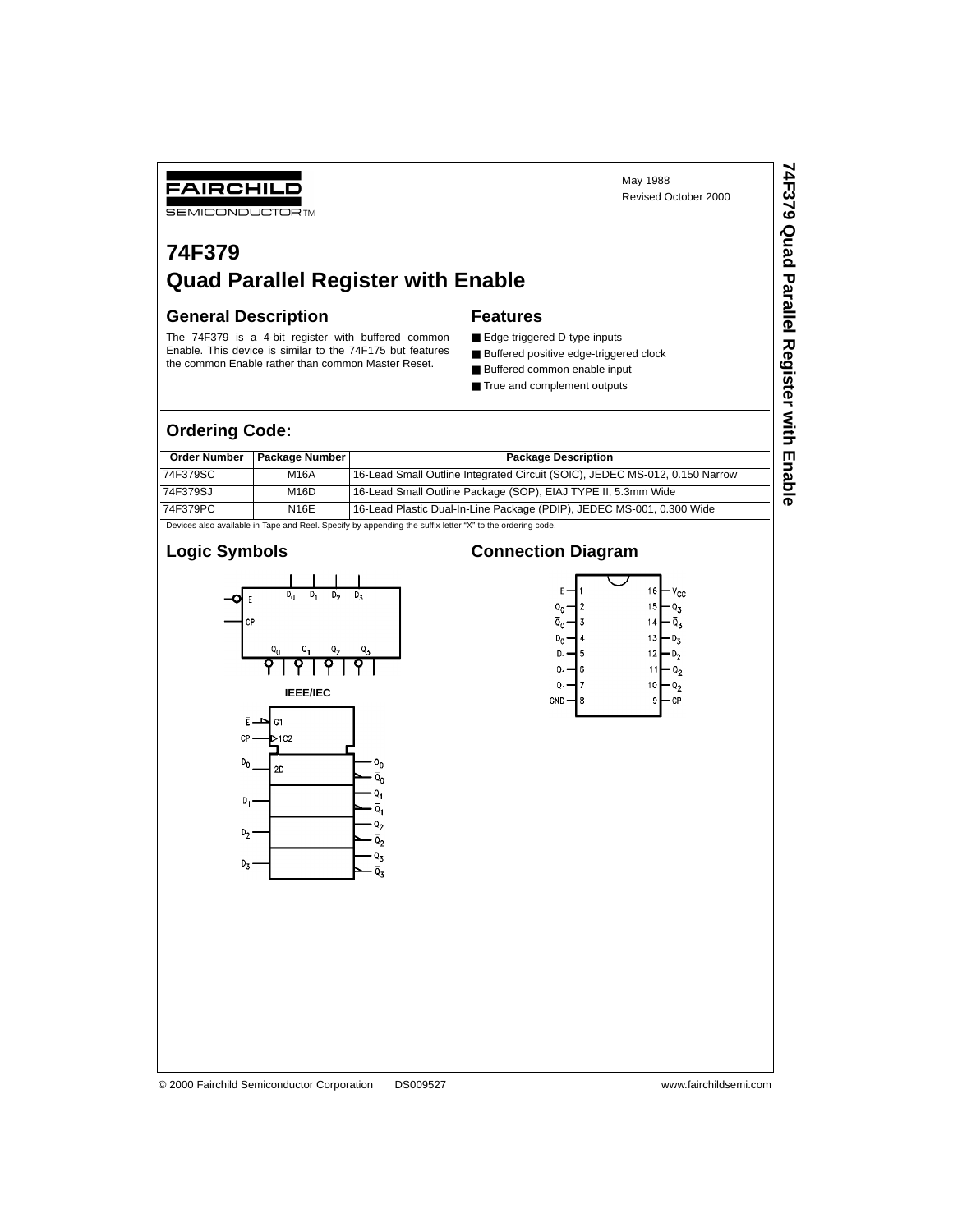#### **Unit Loading/Fan Out**

|                                              |                                        | U.L.            | Input I <sub>H</sub> H                                                        |  |
|----------------------------------------------|----------------------------------------|-----------------|-------------------------------------------------------------------------------|--|
| <b>Pin Names</b>                             | <b>Description</b>                     | <b>HIGH/LOW</b> | Output $I_{OH}$ / $I_{OH}$<br>20 µA/-0.6 mA<br>20 µA/-0.6 mA<br>20 uA/-0.6 mA |  |
| Ē                                            | Enable Input (Active LOW)              | 1.0/1.0         |                                                                               |  |
| $D_0 - D_3$                                  | Data Inputs                            | 1.0/1.0         |                                                                               |  |
| <b>CP</b>                                    | Clock Pulse Input (Active Rising Edge) | 1.0/1.0         |                                                                               |  |
|                                              | <b>Flip-Flop Outputs</b>               | 50/33.3         | $-1$ mA/20 mA                                                                 |  |
| $Q_0-Q_3$<br>$\overline{Q}_0-\overline{Q}_3$ | <b>Complement Outputs</b>              | 50/33.3         | $-1$ mA/20 mA                                                                 |  |

#### **Functional Description**

The 74F379 consists of four edge-triggered D-type flipflops with individual D inputs and Q and  $\overline{Q}$  outputs. The Clock (CP) and Enable (E) inputs are common to all flipflops. When the E is input HIGH, the register will retain the present data independent of the CP input. The  $D_n$  and E inputs can change when the clock is in either state, provided that the recommended setup and hold times are observed.

| <b>Truth Table</b> |  |
|--------------------|--|
|                    |  |

|   | <b>Inputs</b> |       | Outputs   |           |
|---|---------------|-------|-----------|-----------|
| Ē | СP            | $D_n$ | Q,        | $Q_{n}$   |
| н |               | х     | <b>NC</b> | <b>NC</b> |
|   |               | Н     | Н         |           |
|   |               |       |           |           |

H = HIGH Voltage Level

L = LOW Voltage Level  $X = Immaterial$ 

∠ = LOW-to-HIGH Transition<br>NC = No Change



Please note that this diagram is provided only for the understanding of logic operations and should not be used to estimate propagation delays.

www.fairchildsemi.com 2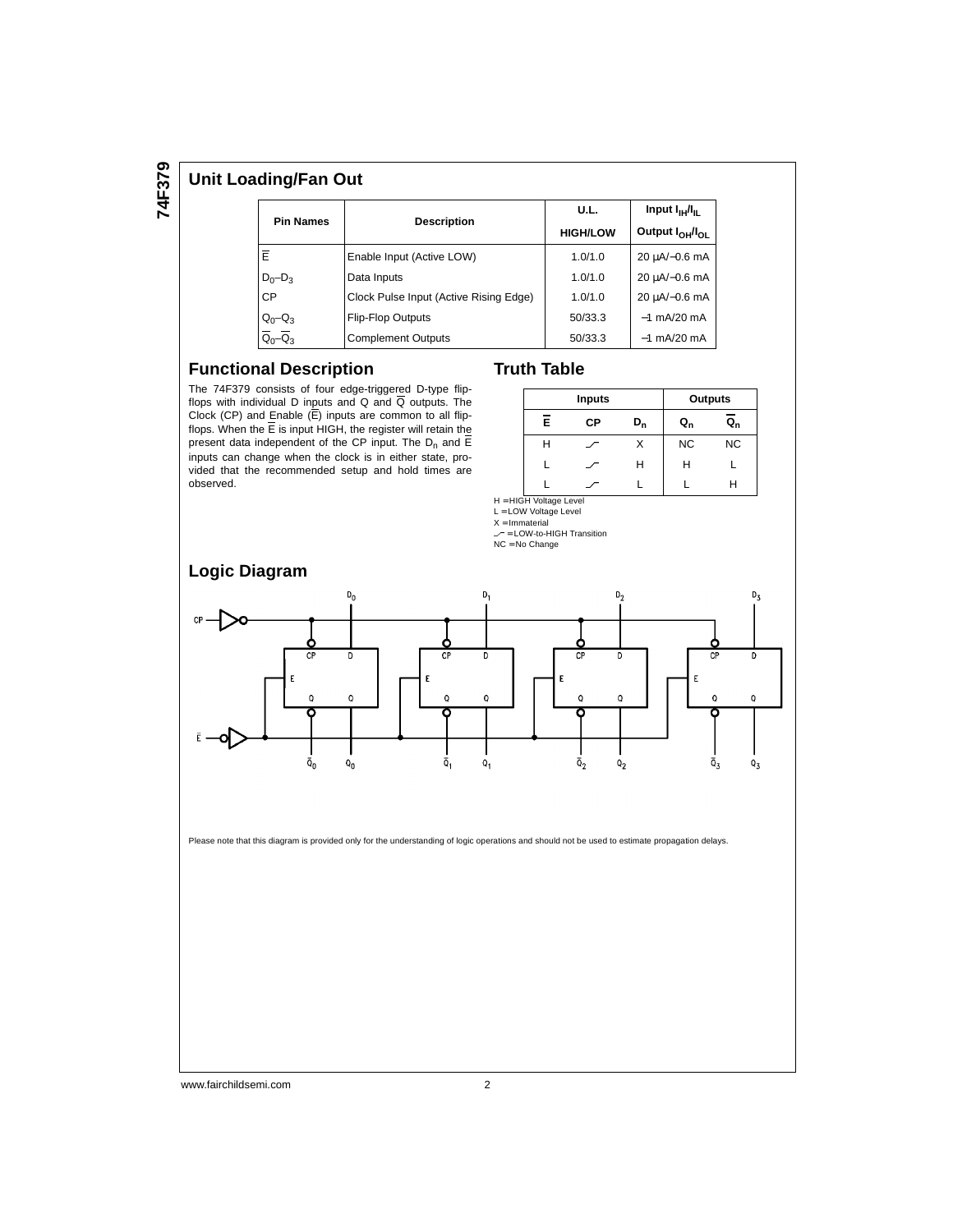### **Absolute Maximum Ratings**(Note 1) **Recommended Operating**

| Storage Temperature                         | $-65^{\circ}$ C to $+150^{\circ}$ C  |
|---------------------------------------------|--------------------------------------|
|                                             |                                      |
| Ambient Temperature under Bias              | $-55^{\circ}$ C to $+125^{\circ}$ C  |
| Junction Temperature under Bias             | $-55^{\circ}$ C to $+150^{\circ}$ C  |
| V <sub>CC</sub> Pin Potential to Ground Pin | $-0.5V$ to $+7.0V$                   |
| Input Voltage (Note 2)                      | $-0.5V$ to $+7.0V$                   |
| Input Current (Note 2)                      | $-30$ mA to $+5.0$ mA                |
| Voltage Applied to Output                   |                                      |
| in HIGH State (with $V_{CC} = 0V$ )         |                                      |
| <b>Standard Output</b>                      | $-0.5V$ to $V_{CC}$                  |
| 3-STATE Output                              | $-0.5V$ to $+5.5V$                   |
| <b>Current Applied to Output</b>            |                                      |
| in LOW State (Max)                          | twice the rated $I_{\text{OL}}$ (mA) |
| ESD Last Passing Voltage (Min)              | 4000V                                |

# **Conditions**

Free Air Ambient Temperature 0°C to +70°C Supply Voltage  $+4.5V$  to  $+5.5V$  **74F379**

**Note 1:** Absolute maximum ratings are values beyond which the device may be damaged or have its useful life impaired. Functional operation under these conditions is not implied.

**Note 2:** Either voltage limit or current limit is sufficient to protect inputs.

## **DC Electrical Characteristics**

| Symbol          | Parameter                    |                 | Min   | Typ | Max    | <b>Units</b> | $v_{\rm cc}$ | <b>Conditions</b>                |
|-----------------|------------------------------|-----------------|-------|-----|--------|--------------|--------------|----------------------------------|
| $V_{\text{IH}}$ | Input HIGH Voltage           |                 | 2.0   |     |        | $\vee$       |              | Recognized as a HIGH Signal      |
| $V_{IL}$        | Input LOW Voltage            |                 |       |     | 0.8    | $\vee$       |              | Recognized as a LOW Signal       |
| $V_{CD}$        | Input Clamp Diode Voltage    |                 |       |     | $-1.2$ | $\vee$       | Min          | $I_{IN} = -18$ mA                |
| $V_{OH}$        | Output HIGH                  | $10\%$ $V_{CC}$ | 2.5   |     |        | $\vee$       | Min          | $I_{OH} = -1$ mA                 |
|                 | Voltage                      | $5\%$ $V_{CC}$  | 2.7   |     |        |              |              | $I_{OH} = -1$ mA                 |
| $V_{OL}$        | Output LOW                   | $10\%$ $V_{CC}$ |       |     | 0.5    | $\vee$       | Min          | $I_{OL}$ = 20 mA                 |
|                 | Voltage                      |                 |       |     |        |              |              |                                  |
| $I_{\rm IH}$    | Input HIGH                   |                 |       |     | 5.0    | μA           | Max          | $V_{IN} = 2.7V$                  |
|                 | Current                      |                 |       |     |        |              |              |                                  |
| $I_{\rm BVI}$   | Input HIGH Current           |                 |       |     | 7.0    | μA           | Max          | $V_{IN} = 7.0V$                  |
|                 | <b>Breakdown Test</b>        |                 |       |     |        |              |              |                                  |
| $I_{CEX}$       | Output HIGH                  |                 |       |     | 50     |              | Max          |                                  |
|                 | Leakage Current              |                 |       |     |        | μA           |              | $V_{\text{OUT}} = V_{\text{CC}}$ |
| $V_{ID}$        | Input Leakage                |                 | 4.75  |     |        | $\vee$       | 0.0          | $I_{ID} = 1.9 \mu A$             |
|                 | Test                         |                 |       |     |        |              |              | All Other Pins Grounded          |
| $I_{OD}$        | Output Leakage               |                 |       |     | 3.75   | μA           | 0.0          | $VION = 150$ mV                  |
|                 | <b>Circuit Current</b>       |                 |       |     |        |              |              | All Other Pins Grounded          |
| $I_{\rm IL}$    | Input LOW Current            |                 |       |     | $-0.6$ | mA           | Max          | $V_{IN} = 0.5V$                  |
| $I_{OS}$        | Output Short-Circuit Current |                 | $-60$ |     | $-150$ | mA           | Max          | $V_{OIIT} = 0V$                  |
| $I_{CCL}$       | Power Supply Current         |                 |       | 28  | 40     | mA           | Max          | $V_{\Omega}$ = LOW               |

3 www.fairchildsemi.com